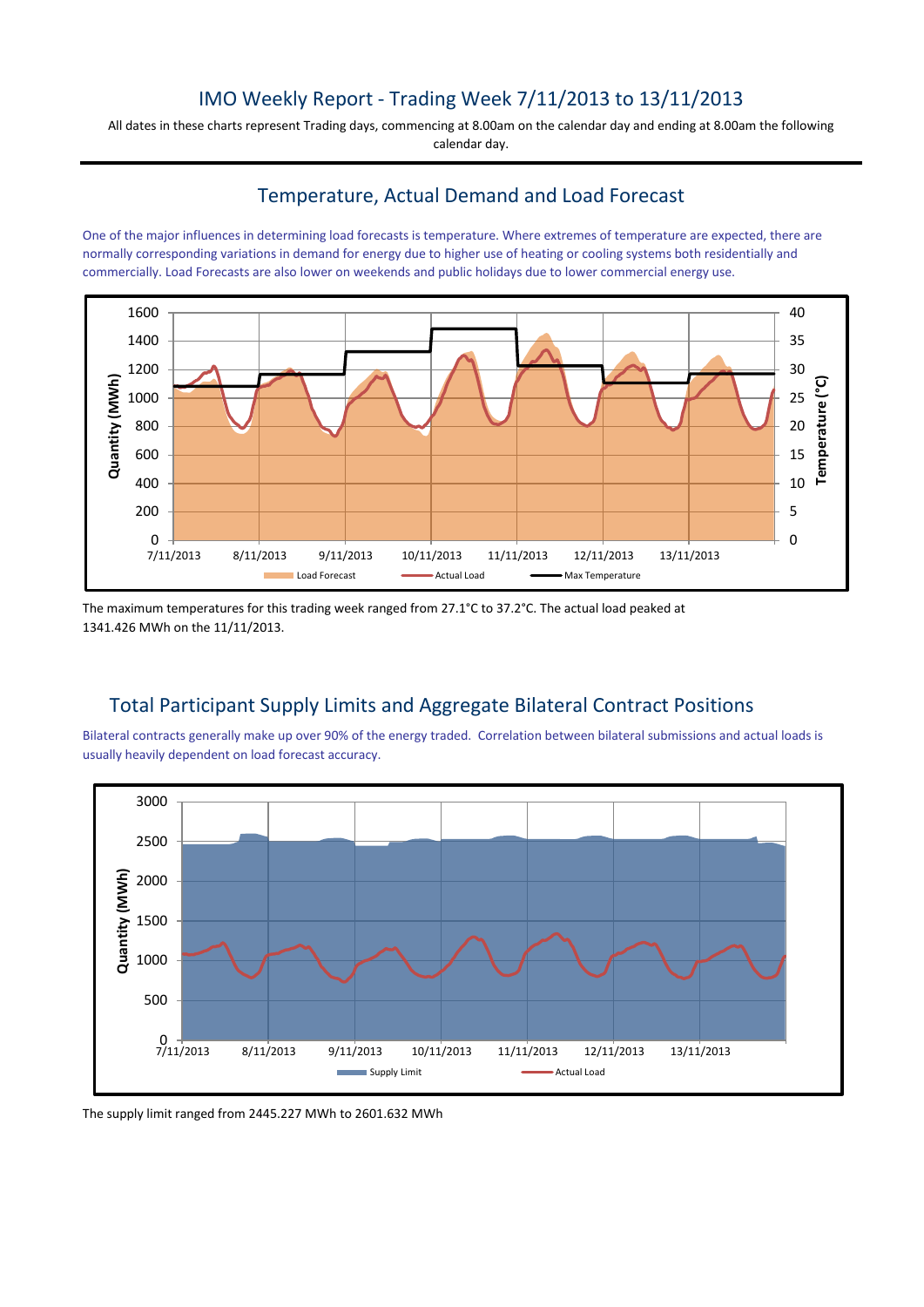#### Net Balancing Market Trades

Bilateral contracts and STEM trading are generally based on the forecast energy requirements of Participants. When the forecast requirements are higher or lower than the actual requirements for a day, this Market energy must be bought and sold in the balancing mechanism. This graph shows the estimated net balancing trades.



The majority of the balancing activity this week occurred within Balancing Demand. The maximum balancing demand for the week reached 170.368 MWh on the 10/11/2013. The maximum balancing supply for the week reached -169.005 MWh on the 13/11/2012.

## Total Traded Energy

This chart represents a comparison between the total net energy that is traded in Bilateral Contracts, the STEM and the balancing mechanism. Balancing Supply represents cases in which the total contract position is greater than the demand and customers must supply energy back to balancing. Balancing Demand represents cases in which the total contract position is less than the demand and customers must purchase energy from balancing.



Total balancing supply equalled -7149.557 MWh whereas total balancing demand equalled 7228.791 MWh. The Total STEM Traded quantity was 23169.418 MWh, with the STEM Clearing Quantity ranging between 10.453 MWh and 183 MWh.